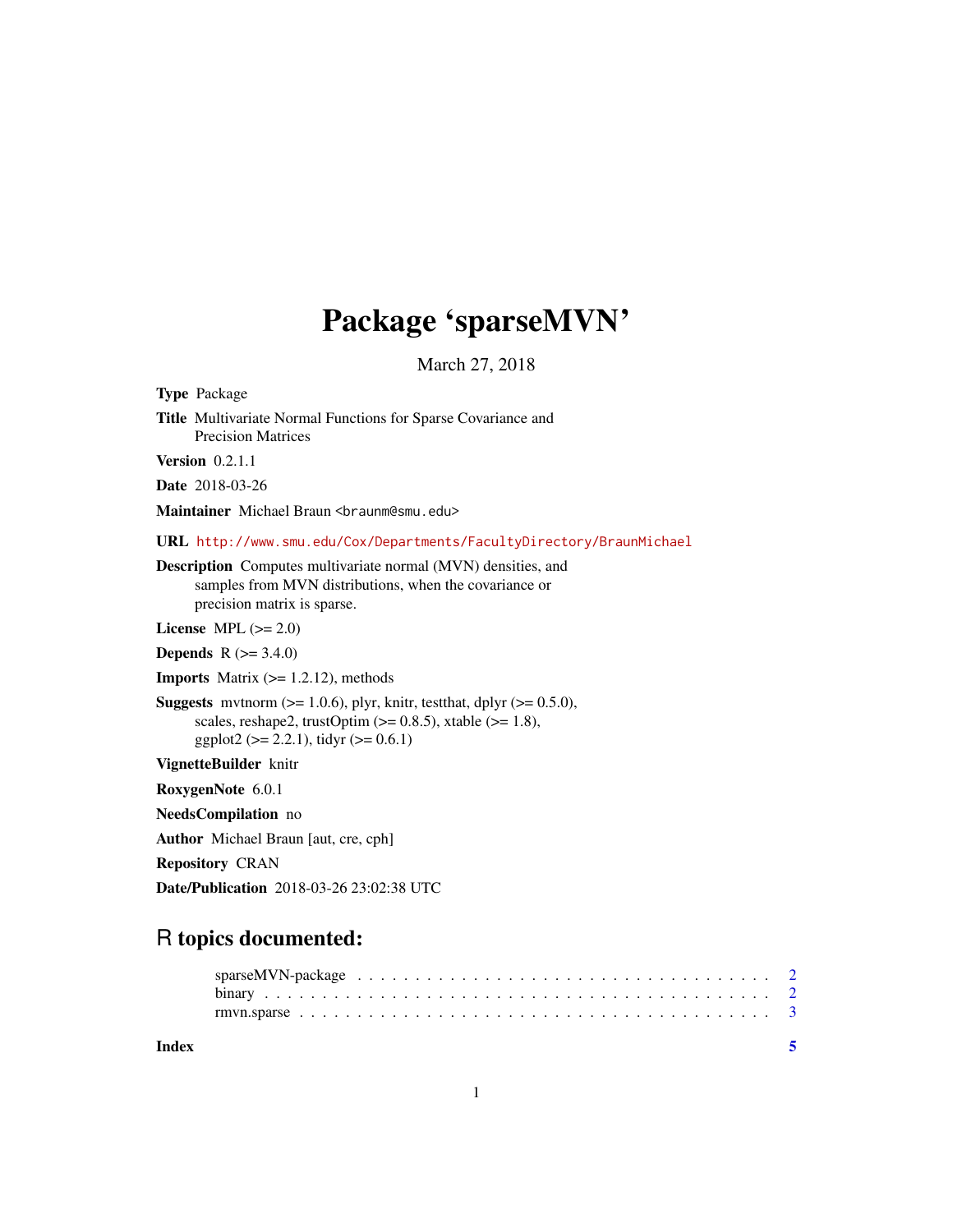<span id="page-1-0"></span>

# Description

MVN functions for sparse covariance and precision matrices.

# Details

Computes multivariate normal (MVN) densities, and samples from MVN distributions, when either the covariance or precision matrix is stored as a sparse Matrix (a dsCMatrix object, as defined in the Matrix package. The user can provide the precision matrix directly, rather than convert it to a covariance via matrix inversion.

binary *Binary choice example*

# Description

Functions for binary choice example in the vignette.

# Usage

```
binary.f(P, data, priors, order.row = FALSE)
binary.grad(P, data, priors, order.row = FALSE)
binary.hess(P, data, priors, order.row = FALSE)
binary.sim(N, k, T)
```
# Arguments

| P         | Numeric vector of length $(N + 1)k$ . First Nk elements are heterogeneous coef-<br>ficients. The remaining k elements are population parameters.                            |
|-----------|-----------------------------------------------------------------------------------------------------------------------------------------------------------------------------|
| data      | Named list of data matrices Y and X, and choice count integer T                                                                                                             |
| priors    | Named list of matrices inv. Omega and inv. A.                                                                                                                               |
| order.row | Determines order of heterogeneous coefficients in parameter vector. If TRUE,<br>heterogeneous coefficients are ordered by unit. If FALSE, they are ordered by<br>covariate. |
| N         | Number of heterogeneous units                                                                                                                                               |
| k         | Number of heterogeneous parameters                                                                                                                                          |
|           | Observations per household                                                                                                                                                  |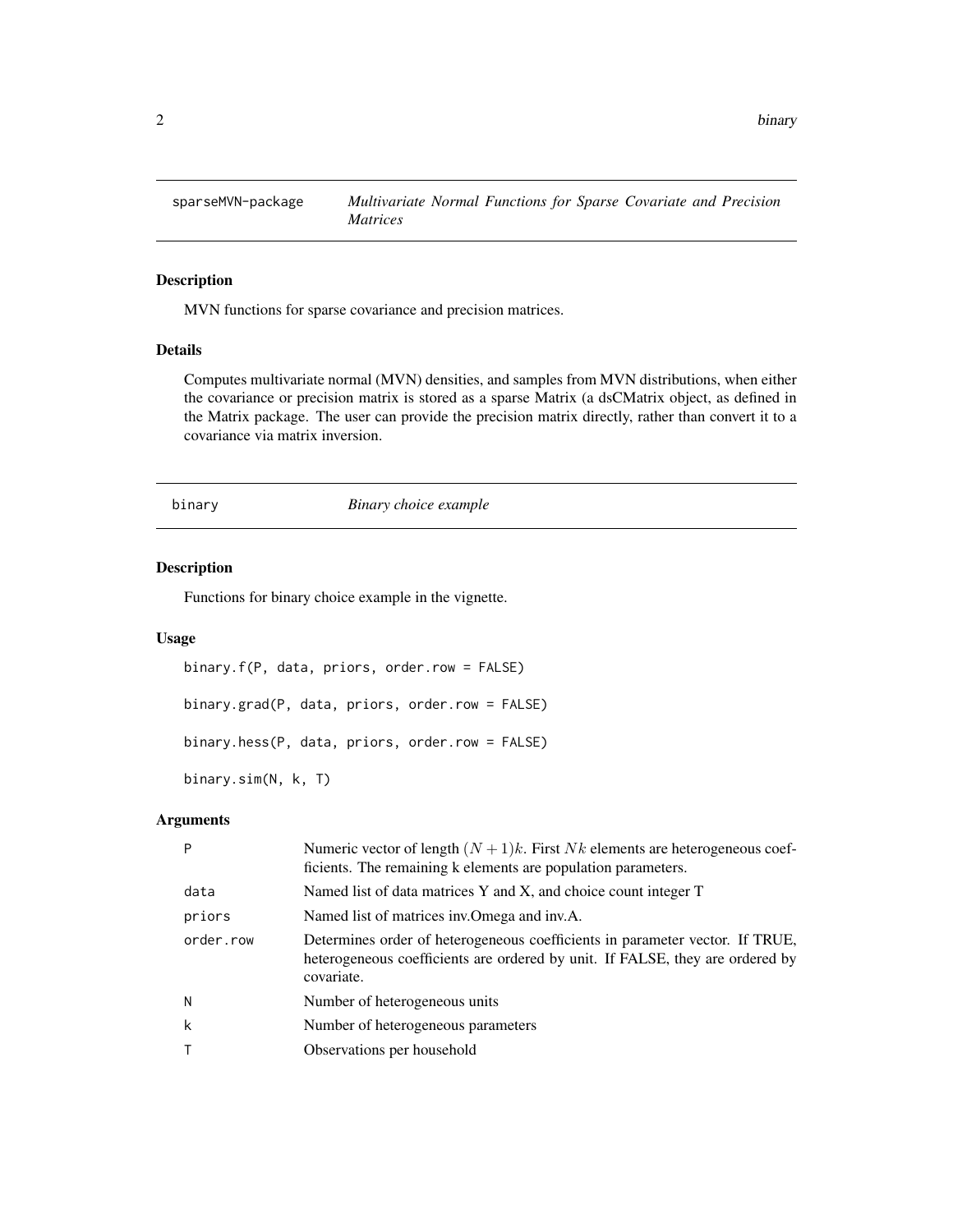# <span id="page-2-0"></span>rmvn.sparse 3

#### Details

These functions are used by the heterogeneous binary choice example in the vignette. There are N heterogeneous units, each making T binary choices. The choice probabilities depend on k covariates. binary.sim simulates a dataset suitable for running the example.

#### Value

For binary.f, binary.df and binary.hess, the log posterior density, gradient and Hessian, respectively. The Hessian is a dgCMatrix object. binary.sim returns a list with simulated Y and X, and the input T.

| rmvn.sparse | Multivariate normal functions with sparse covariance/precision ma- |
|-------------|--------------------------------------------------------------------|
|             | trix.                                                              |

### Description

Efficient sampling and density calculation from a multivariate normal, when the covariance or precision matrix is sparse. These functions are designed for MVN samples of very large dimension.

#### Usage

rmvn.sparse(n, mu, CH, prec = TRUE)  $dmvn.\nsparse(x, mu, CH, prec = TRUE, log = TRUE)$ 

#### Arguments

| n            | number of samples                                                                                                                                              |
|--------------|----------------------------------------------------------------------------------------------------------------------------------------------------------------|
| mu           | mean (numeric vector)                                                                                                                                          |
| CH           | An object of class dCHMsimpl or dCHMsuper that represents the Cholesky fac-<br>torization of either the precision (default) or covariance matrix. See details. |
| prec         | If TRUE, CH is the Cholesky decomposition of the precision matrix. If false, it<br>is the decomposition for the covariance matrix.                             |
| $\mathsf{x}$ | numeric matrix, where each row is an MVN sample.                                                                                                               |
| log          | If TRUE (default), returns the log density, else returns density.                                                                                              |

#### Details

These functions uses sparse matrix operations to sample from, or compute the log density of, a multivariate normal distribution The user must compute the Cholesky decomposition first, using the Cholesky function in the Matrix package. This function operates on a sparse symmetric matrix, and returns an object of class dCHMsimpl or dCHMsuper (this depends on the algorithm that was used for the decomposition). This object contains information about any fill-reducing permutations that were used to preserve sparsity. The rmvn.sparse and dmvn.sparse functions use this permutation information, even if pivoting was turned off.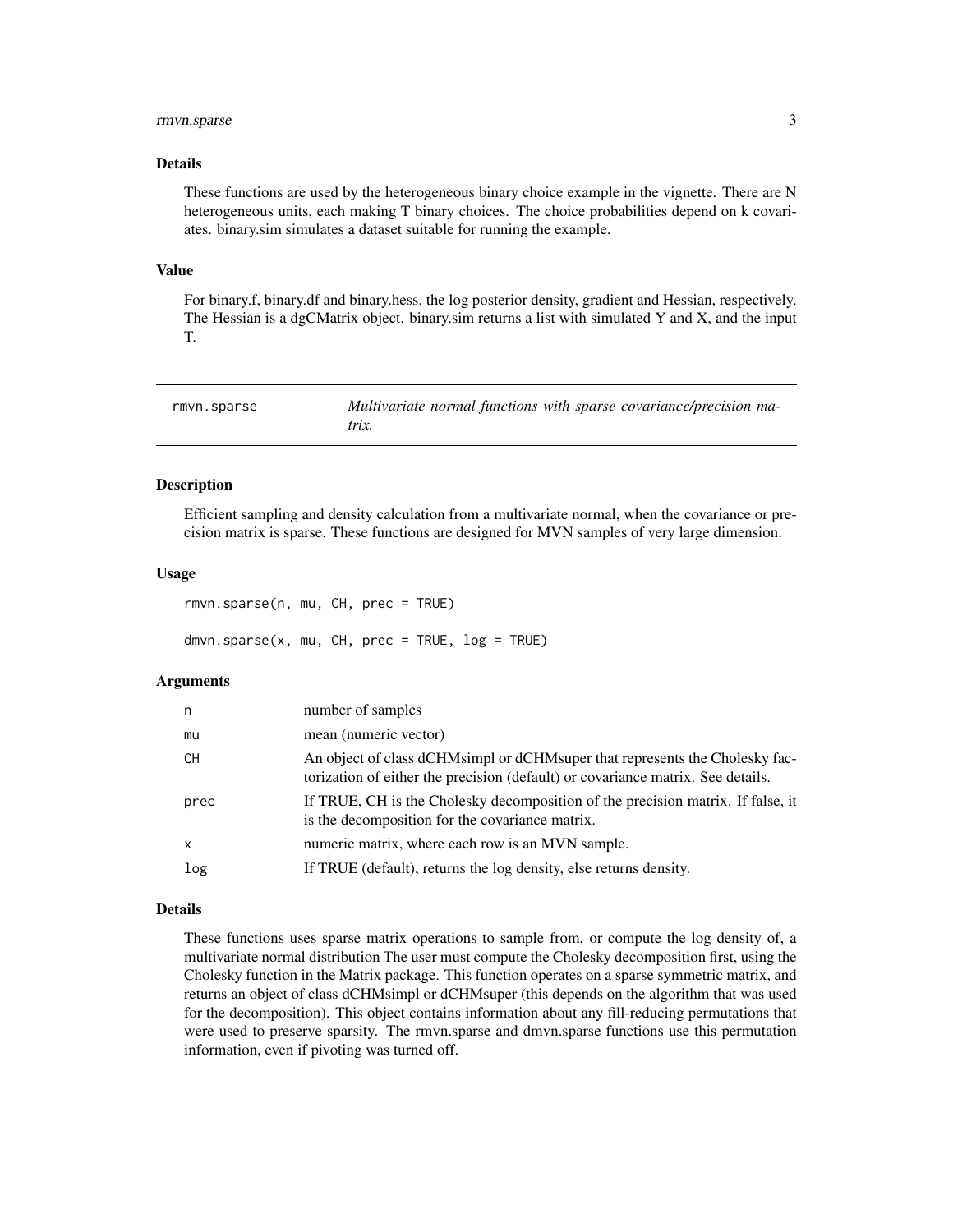# Examples

```
require(Matrix)
   m < -20p \leftarrow 2k \leq -4## build sample sparse covariance matrix
   Q1 <- tril(kronecker(Matrix(seq(0.1,p,length=p*p),p,p),diag(m)))
   Q2 \le -\text{cbind}(Q1, \text{Matrix}(0, m*p, k))Q3 <- rbind(Q2,cbind(Matrix(rnorm(k*m*p),k,m*p),Diagonal(k)))
   V <- tcrossprod(Q3)
   CH <- Cholesky(V)
   x <- rmvn.sparse(10,rep(0,p*m+k),CH, FALSE)
```

```
y <- dmvn.sparse(x[1,],rep(0,p*m+k), CH, FALSE)
```